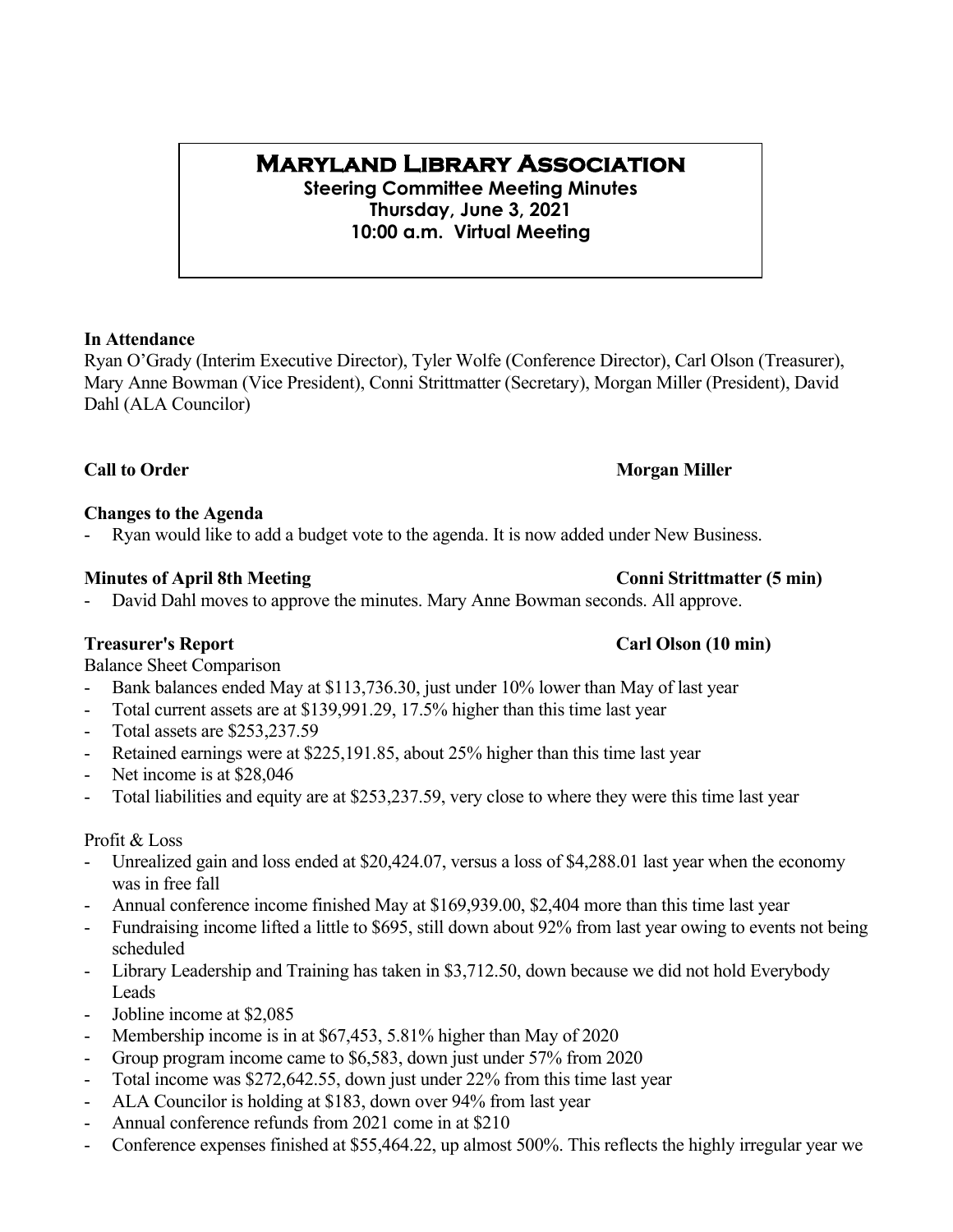had

- Bank and credit card fees arrived at \$10,644.11, just about 25% over last year
- Scholarships were at \$2,325, right about the same as this time last year
- Office expenses are at \$10,258.58, down almost 22% from May of 2020
- Personnel expenses completed the month at \$118,716.74, down just under 15% from May 2020
- We have a new entry for Directors and Operations insurance, which has led the total insurance expenses to be \$3,551
- Total expenses are at \$246,008.17
- Net income comes to \$28,046.45, down just under 57%

### Budget vs. Actuals

- Annual conference income of \$169,939 managed to achieve 84.09% of what we budgeted for. At that time, we were still hopeful we could hold an in person conference
- Fundraising income of \$695 achieved just under 4% of what was projected for FY21. This is likely because we anticipated being able to hold some in person events, which we did not do
- LLT committee came in at around 11.53% of the budgeted figure
- Jobline income has taken in \$2,085, almost 60% of what was anticipated
- Membership dues are at \$67,453, a healthy 82% of what was budgeted
- Program group income of \$6,583 comes in at 26.33% of the budgeted figure
- Total income stands at \$272,642.55, just under 75% of what was forecast this time last year
- Conference expenses of \$55,464.22 came in around 48% of what was anticipated
- Bank and credit card fees have gone about 34% higher than what was budgeted
- Scholarships of \$2,325 are at about  $\frac{3}{4}$  of the figure that was forecast
- Office expenses of \$10,258.58 stand at 53.15% of what was forecast at this time last year
- Personnel expenses of \$118,716.74 has reached just under 77% of what was forecast this time last year
- Group program expenses came in just under 34% of the figure forecast at this time last year
- Total expenses were at \$246,008.17, about 68% of the budgeted figure
- Net income is at \$28,046.45, well above the budgeted figure of \$767.88

### Questions & Comments

- Morgan Miller wondered if we know when the next Maryland Library Leadership Institute would be coming back. Ryan indicated that the hope is to start Strategic Leadership in 2022 and to hold MLLI again in 2023. Mary Anne added that we will hold Everybody Leads again as well.
- Tyler Wolfe moves to file the treasurer's report for audit. David Dahl seconds. All in favor. Treasurer's report was filed for audit.

# **Old Business**

# **Search Committee for MLA Executive Director**

- Morgan has been doing a lot of research about salary and job description
- Everyone we've asked has agreed to be a part of the search committee
- Morgan has reached out to NY, Virginia, PA, and NJ executive directors to learn their job descriptions. They are varied, but have given Morgan a lot of good insight about the things we should be looking for and where we should be posting it
- We may want to ask for a CAE credential for this position
- Morgan has also pulled together comparable job descriptions from Maryland area non-profits to compare to those job descriptions and salaries
- The current salary is \$70,000/year, plus benefits. This is a good place to be based on the research Morgan has done so far. We may not advertise the salary range
- The search committee will convene in late June or early July to talk through the job description and questions for the interview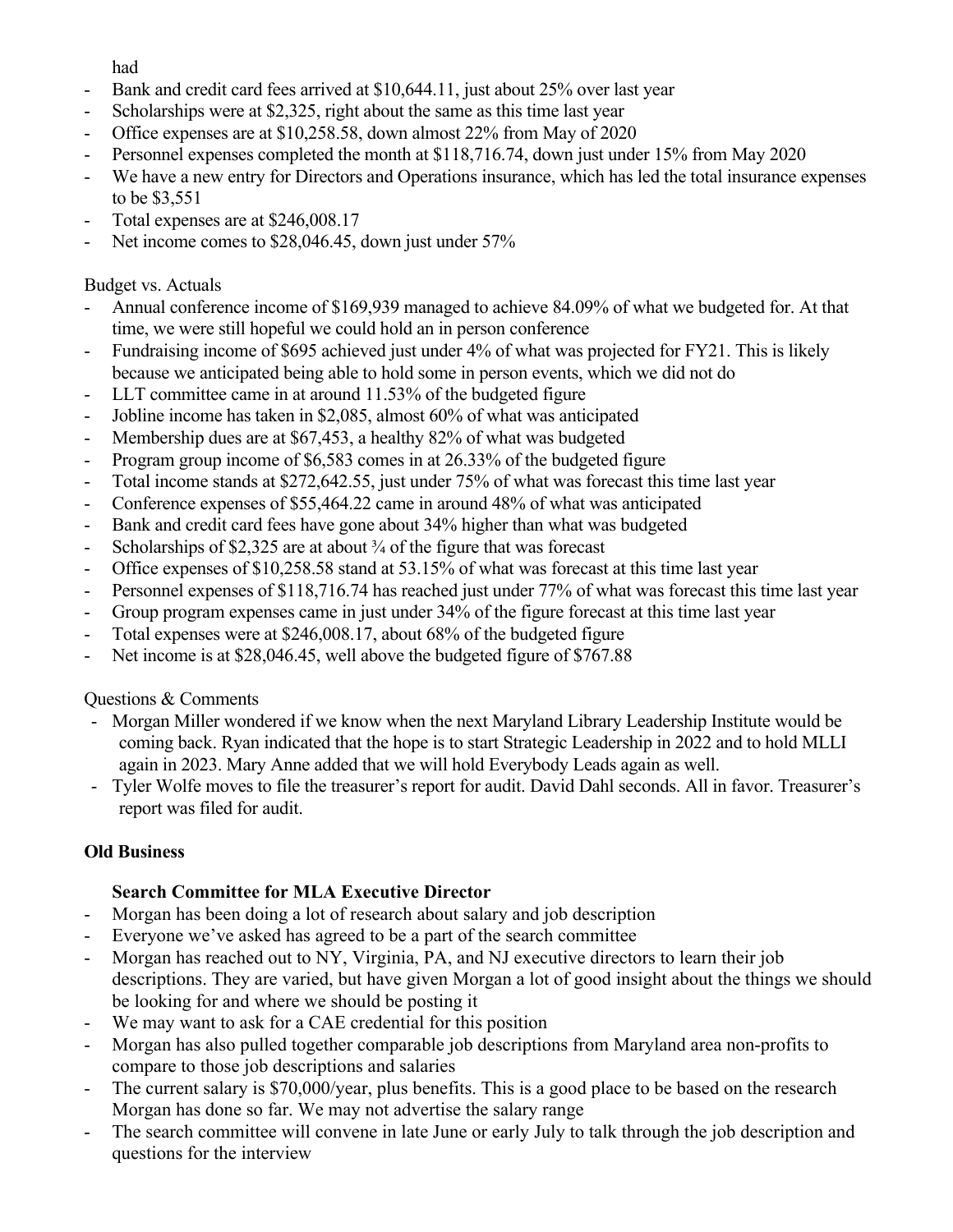- The job will be posted for about 1-month starting in July with interviews starting in August
- Mary Anne mentioned she has heard some comments that the search committee may not be diverse enough
- Conni and Tyler suggested Teonja Jung, the incoming president of SSD. Morgan will reach out to Teonja
- David Dahl wondered if the interviews would be in person or on zoom. Morgan supposes they will all be on Zoom, which will allow for a bigger pool of candidates from various places. It's possible we could have a second round of interviews in person

# **New Business**

# **FY 22 Budget Vote**

- The budget was formed as a mostly conventional year assuming events will be in person.
- Ryan, Morgan, Carl, and Mary Anne put it together this way because it is very likely this coming year will be significantly closer to normal
- Mary Anne mentioned that if we do some in person interviews, there would be a cost for this. Likewise, if we hire someone from out of state, we'd need to pay for moving expenses
	- o Morgan believes this would come out of Personnel Expenses. We could allocate a certain amount from that line if needed. With two vacant positions, we should have enough to make this happen
- David wonders what falls under committee expenses
	- o Ryan said this is mainly the legislative reception we do once a year in Annapolis
- David thinks the program return on investment is a good thing to shoot for, but we really need to communicate this to the committees, divisions, and panels to emphasize the importance of generating income via programming and trainings.
- Tyler Wolfe motions to approve the 2021-2022 budget. Mary Anne Bowman seconds. All in favor. The budget has passed.

# **Dissolve GIIG into ACRL**

There is no additional information on this at this time

# **Vote on Compensation, Pay Out, and Leave Roll Over for MLA Staff**

- We discussed a \$1,000 bonus to Kate "The Great" Monagan to thank her for the extra work she has had to do this year
	- o Carl Olson moves to approve this. Mary Anne Bowman seconds. All in favor. Motion passes.
- We would like to provide a 2% COLA for Kate Monagan's position for the coming year. The budget for 2021-2022 does account for this
	- o Carl Olson moves to approve this. David Dahl seconds. All in favor. Motion passes.
- According to how it is laid out in the MLA manual, unused leave can be paid out to the employee. Margaret Carty had around 158.5 hours unused, which amounts to about \$6,600. We could pay this out to Margaret's family.
	- o Morgan asked if we did a pay-out of unused leave for Sarah Biddinger. Ryan did get that taken care of
	- o Sarah is still working for MLA a few hours per month through a contract
	- o We do not need to approve this payout
- Ryan proposes that, due to the pandemic, unused vacation time be rolled over to next year for MLA employees. Kate would roll over around 60 hours into next year
	- o Mary Anne Bowman moves to approve this. Tyler Wolfe seconds. All in favor. Motion passes.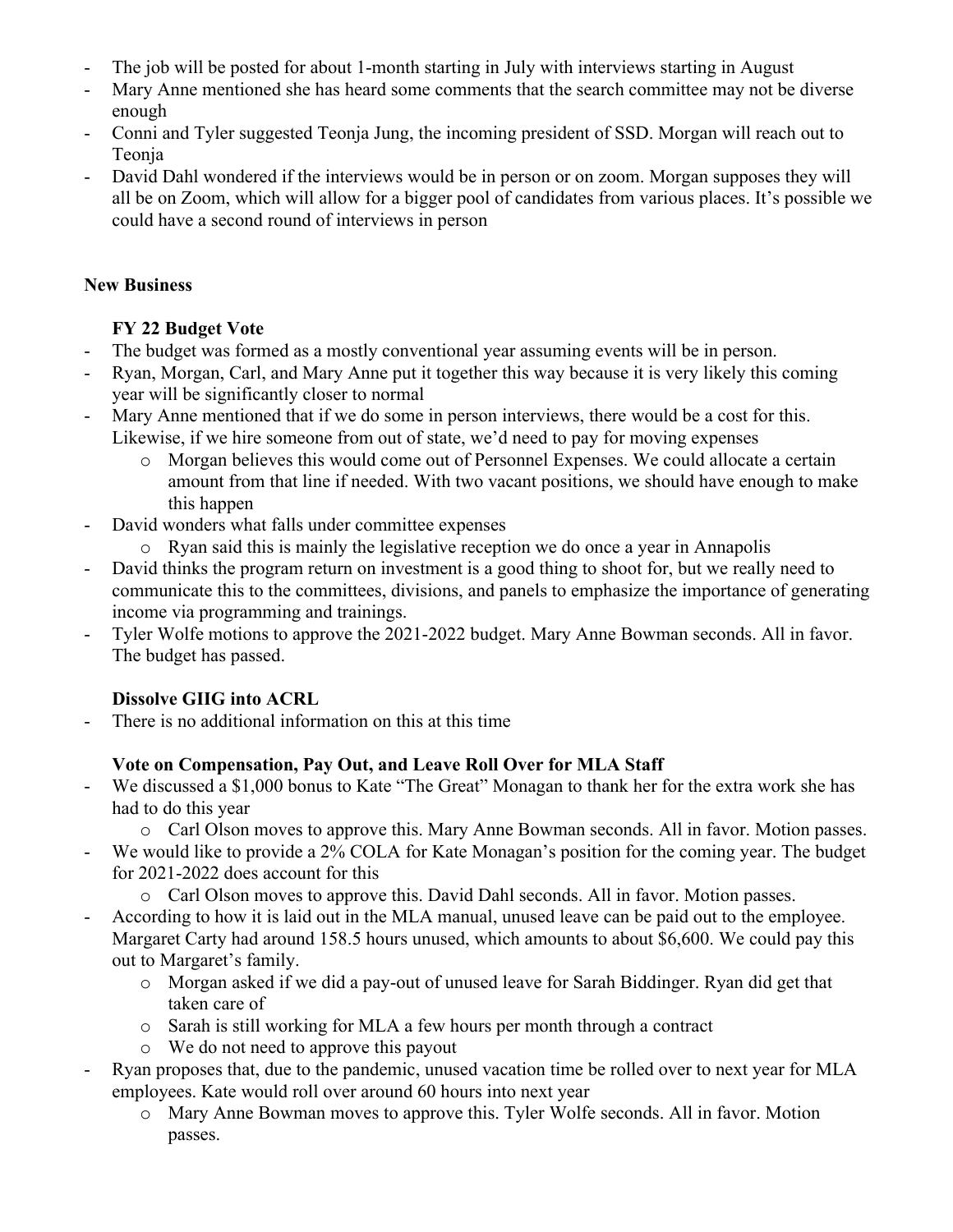- The legislative panel has been wrapping a for the fiscal year
- Andrea Berstler, Morgan Miller, and Michael Blackwell worked on a press release celebrating the passing of the eBook legislation in Maryland
- The legislative panel met last week to discuss what to focus on for next year
- Morgan points out that two big topics carrying over to next fiscal year are the EDI Task Force and Black Caucus for MLA
- Another important topic to consider for next year is membership structure. May Anne has put Anita Crawford in charge of the Membership Committee next year, who has many ideas how to move forward with this
- Annette Haldemann would like to make changes to the Crab and create some succession planning for the leadership of it

### **MLA Manual**

- Ryan is working on adjusting pertinent parts of the manual
- Everyone agrees that the manual needs deeper revision, but we will wait on that for the new executive director

- Thanks to Tyler for a great conference
- Mary Anne and Conni will meet soon to discuss Bylaws
- Andrea Berstler will continue as Legislative chair
- Tyler Wolfe will move into the PDP chair role
- Andrea Boothby-Rice will take on the role of chair for the Intellectual Freedom Panel.
- Anita Crawford will chair the Membership Committee
- This is Debbie Bennett's last year as the Awards Chair committee
- Maddie Hines will move into the Technology Committee Chair role
- Jake Ciarapica and Kevin Jayce will co-chair TIG
- Mary Anne and Ryan would like to consider eliminating unit reports after learning that the minutes from executive board meetings will suffice for the audit. Units would still need to complete the annual plan and end of year report.
- We will need to decide soon how we'd like to proceed with the conference in person, virtual, or hybrid?

### **Interim Executive Director's Report Ryan O'Grady (5 min)**

- Ryan O'Grady, Mary Anne Bowman, Bryan Hissong, Michelle Hamiel, and Nini Beegan met to discuss getting back on track with trainings on leadership in MLA. Strategic Leadership and Everybody Leads will happen this coming fiscal year, and MLLI will happen again in FY23
- We do have a contract for the conference with the hotel for 2022. The 2021 contract is now for 2022, 2022 is now for 2023, and 2023 is not for 2024.
	- o Ryan believes we should start planning for an in person conference for May of 2022.
	- o A plan B or sub plan could be that we offer a virtual track or something of that sort.
		- Virtual attendance could take place after the in-person conference. Perhaps sessions could be recorded and accessed for a smaller fee after the fact.
		- Conni suggested some sessions could be repeated live virtually throughout the following year
	- o Hybrid could be very difficult to pull off because of the tech and staffing needs. We could contract a company out, but it would be an expense and would still be complicated
		- Tyler agrees that this would be difficult, additionally due to the possibility of splitting

# **President Elect Mary Anne Bowman** (5 min)

### **President's Report Morgan Miller (10 min)**